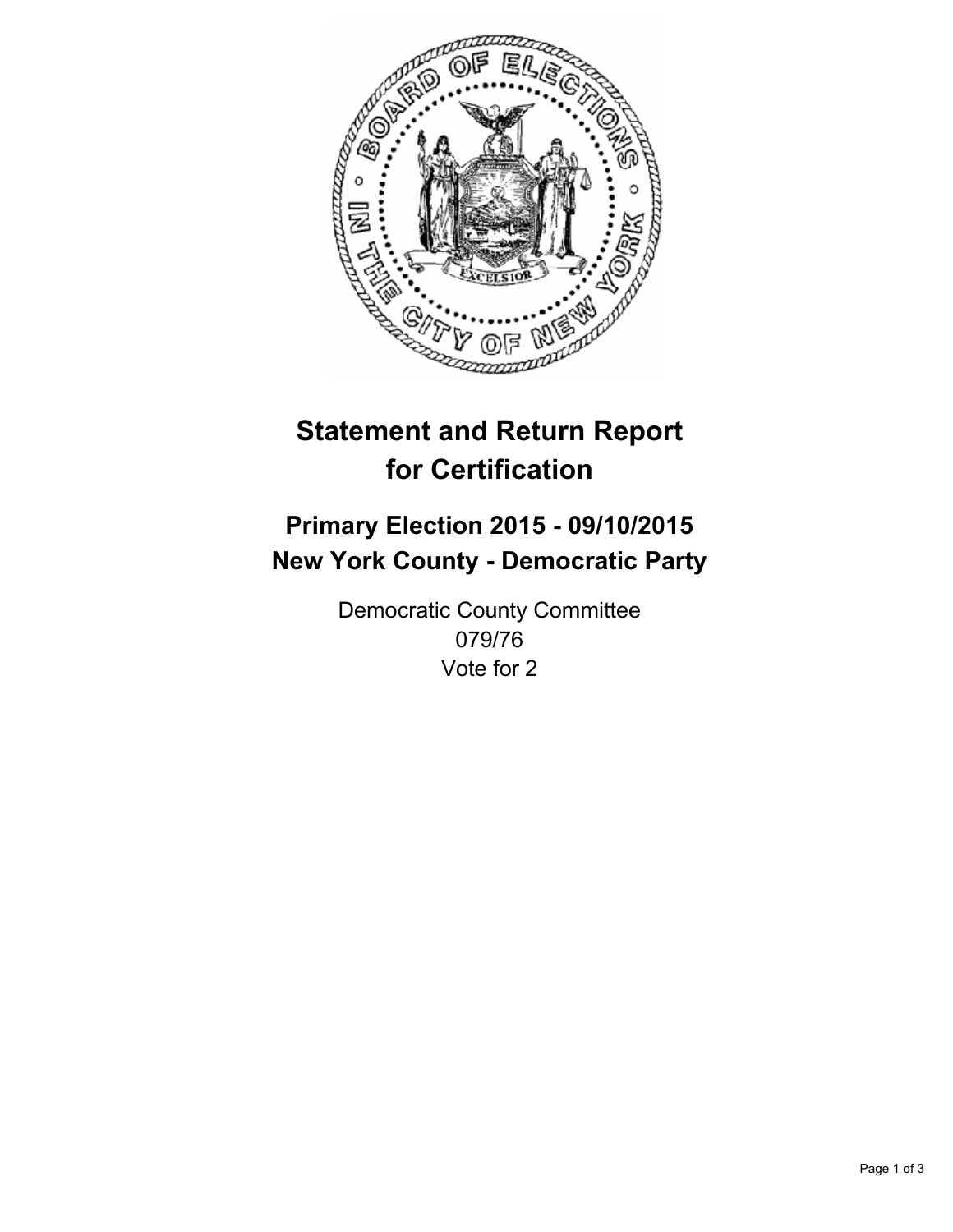

#### **Assembly District 76**

| <b>PUBLIC COUNTER</b>                                    | 17 |
|----------------------------------------------------------|----|
| ABSENTEE/MILITARY                                        |    |
| <b>AFFIDAVIT</b>                                         | 0  |
| <b>Total Ballots</b>                                     | 18 |
| Less - Inapplicable Federal/Special Presidential Ballots | 0  |
| <b>Total Applicable Ballots</b>                          | 18 |
| <b>ALLISON KOPF</b>                                      | 7  |
| PETER PATCH                                              | 8  |
| <b>BARBARA A. STRASHUN</b>                               | 3  |
| <b>WILLIAM J. FOLSOM</b>                                 | 3  |
| <b>Total Votes</b>                                       | 21 |
| Unrecorded                                               | 15 |